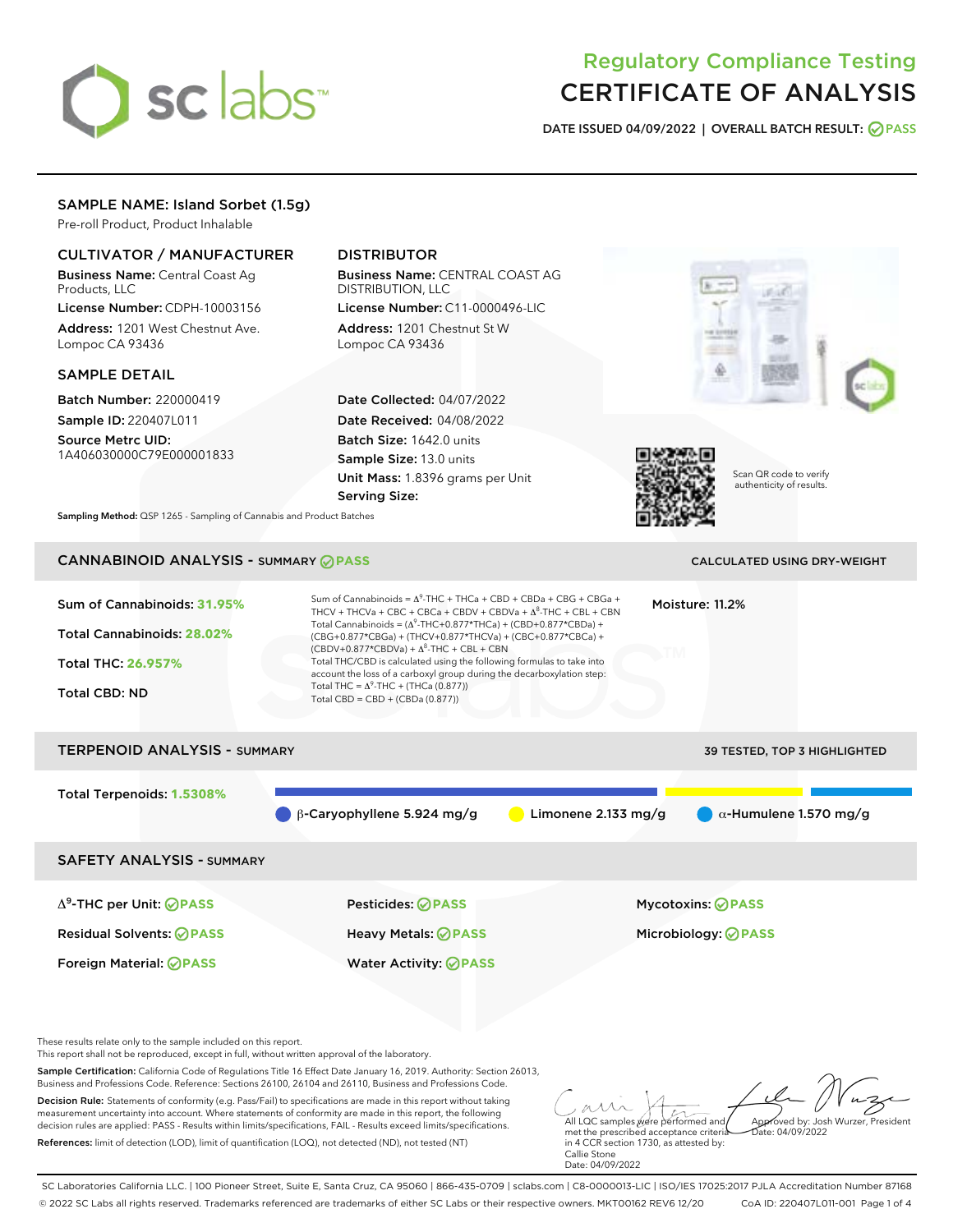



ISLAND SORBET (1.5G) | DATE ISSUED 04/09/2022 | OVERALL BATCH RESULT: **● PASS** 

#### CANNABINOID TEST RESULTS - 04/09/2022 2 PASS

Tested by high-performance liquid chromatography with diode-array detection (HPLC-DAD). Calculated using Dry-Weight. **Method:** QSP 1157 - Analysis of Cannabinoids by HPLC-DAD

#### TOTAL CANNABINOIDS: **28.02%**

Total Cannabinoids (Total THC) + (Total CBD) + (Total CBG) + (Total THCV) + (Total CBC) +  $(Total$  CBDV) +  $\Delta$ <sup>8</sup>-THC + CBL + CBN

TOTAL THC: **26.957%** Total THC (Δ<sup>9</sup> -THC+0.877\*THCa)

TOTAL CBD: ND

Total CBD (CBD+0.877\*CBDa)

TOTAL CBG: 0.79% Total CBG (CBG+0.877\*CBGa)

TOTAL THCV: 0.101% Total THCV (THCV+0.877\*THCVa)

TOTAL CBC: 0.171% Total CBC (CBC+0.877\*CBCa)

TOTAL CBDV: ND Total CBDV (CBDV+0.877\*CBDVa)

| <b>COMPOUND</b>  | LOD/LOQ<br>(mg/g)          | <b>MEASUREMENT</b><br><b>UNCERTAINTY</b><br>(mg/g) | <b>RESULT</b><br>(mg/g) | <b>RESULT</b><br>(%) |
|------------------|----------------------------|----------------------------------------------------|-------------------------|----------------------|
| <b>THCa</b>      | 0.05/0.14                  | ±6.148                                             | 307.38                  | 30.738               |
| <b>CBGa</b>      | 0.1 / 0.2                  | $\pm 0.37$                                         | 9.0                     | 0.90                 |
| <b>CBCa</b>      | 0.07 / 0.28                | ±0.074                                             | 1.95                    | 0.195                |
| <b>THCVa</b>     | 0.07 / 0.20                | ±0.043                                             | 1.15                    | 0.115                |
| $\Lambda^9$ -THC | 0.06 / 0.26                | N/A                                                | <b>ND</b>               | <b>ND</b>            |
| $\Delta^8$ -THC  | 0.1/0.4                    | N/A                                                | <b>ND</b>               | <b>ND</b>            |
| <b>THCV</b>      | 0.1/0.2                    | N/A                                                | <b>ND</b>               | <b>ND</b>            |
| <b>CBD</b>       | 0.07/0.29                  | N/A                                                | <b>ND</b>               | <b>ND</b>            |
| <b>CBDa</b>      | 0.02/0.19                  | N/A                                                | <b>ND</b>               | <b>ND</b>            |
| <b>CBDV</b>      | 0.04 / 0.15                | N/A                                                | <b>ND</b>               | <b>ND</b>            |
| <b>CBDVa</b>     | 0.03 / 0.53                | N/A                                                | <b>ND</b>               | <b>ND</b>            |
| <b>CBG</b>       | 0.06/0.19                  | N/A                                                | <b>ND</b>               | <b>ND</b>            |
| <b>CBL</b>       | 0.06 / 0.24                | N/A                                                | <b>ND</b>               | <b>ND</b>            |
| <b>CBN</b>       | 0.1/0.3                    | N/A                                                | <b>ND</b>               | <b>ND</b>            |
| <b>CBC</b>       | 0.2 / 0.5                  | N/A                                                | <b>ND</b>               | <b>ND</b>            |
|                  | <b>SUM OF CANNABINOIDS</b> |                                                    | $319.5$ mg/g            | 31.95%               |

#### **UNIT MASS: 1.8396 grams per Unit**

| $\Delta^9$ -THC per Unit              | 1100 per-package limit | <b>ND</b>      | <b>PASS</b> |
|---------------------------------------|------------------------|----------------|-------------|
| <b>Total THC per Unit</b>             |                        | 495.90 mg/unit |             |
| <b>CBD</b> per Unit                   |                        | <b>ND</b>      |             |
| <b>Total CBD per Unit</b>             |                        | <b>ND</b>      |             |
| Sum of Cannabinoids<br>per Unit       |                        | 587.8 mg/unit  |             |
| <b>Total Cannabinoids</b><br>per Unit |                        | 515.4 mg/unit  |             |

#### **MOISTURE TEST RESULT**

11.2% Tested 04/08/2022 Method: QSP 1224 - Loss on Drying (Moisture)

| <b>TERPENOID TEST RESULTS - 04/09/2022</b> |  |
|--------------------------------------------|--|
|--------------------------------------------|--|

Terpene analysis utilizing gas chromatography-flame ionization detection (GC-FID). **Method:** QSP 1192 - Analysis of Terpenoids by GC-FID

| <b>COMPOUND</b>         | LOD/LOQ<br>(mg/g) | <b>MEASUREMENT</b><br><b>UNCERTAINTY</b><br>(mg/g) | <b>RESULT</b><br>(mg/g)                         | <b>RESULT</b><br>(%) |
|-------------------------|-------------------|----------------------------------------------------|-------------------------------------------------|----------------------|
| β-Caryophyllene         | 0.004 / 0.012     | ±0.1641                                            | 5.924                                           | 0.5924               |
| Limonene                | 0.005 / 0.016     | ±0.0237                                            | 2.133                                           | 0.2133               |
| $\alpha$ -Humulene      | 0.009/0.029       | ±0.0392                                            | 1.570                                           | 0.1570               |
| Linalool                | 0.009 / 0.032     | ±0.0453                                            | 1.532                                           | 0.1532               |
| trans-ß-Farnesene       | 0.008 / 0.025     | ±0.0350                                            | 1.269                                           | 0.1269               |
| <b>Myrcene</b>          | 0.008 / 0.025     | ±0.0060                                            | 0.602                                           | 0.0602               |
| <b>Terpineol</b>        | 0.009 / 0.031     | ±0.0253                                            | 0.530                                           | 0.0530               |
| Fenchol                 | 0.010 / 0.034     | ±0.0155                                            | 0.515                                           | 0.0515               |
| Nerolidol               | 0.006 / 0.019     | ±0.0119                                            | 0.242                                           | 0.0242               |
| β-Pinene                | 0.004 / 0.014     | ±0.0019                                            | 0.211                                           | 0.0211               |
| Caryophyllene<br>Oxide  | 0.010 / 0.033     | ±0.0054                                            | 0.152                                           | 0.0152               |
| <b>Borneol</b>          | 0.005 / 0.016     | ±0.0049                                            | 0.149                                           | 0.0149               |
| $\alpha$ -Bisabolol     | 0.008 / 0.026     | ±0.0047                                            | 0.113                                           | 0.0113               |
| <b>B-Ocimene</b>        | 0.006 / 0.020     | ±0.0023                                            | 0.092                                           | 0.0092               |
| $\alpha$ -Pinene        | 0.005 / 0.017     | ±0.0005                                            | 0.075                                           | 0.0075               |
| Fenchone                | 0.009 / 0.028     | ±0.0016                                            | 0.070                                           | 0.0070               |
| <b>Terpinolene</b>      | 0.008 / 0.026     | ±0.0006                                            | 0.039                                           | 0.0039               |
| Geraniol                | 0.002 / 0.007     | ±0.0013                                            | 0.037                                           | 0.0037               |
| Citronellol             | 0.003 / 0.010     | ±0.0011                                            | 0.028                                           | 0.0028               |
| Camphene                | 0.005 / 0.015     | ±0.0002                                            | 0.025                                           | 0.0025               |
| $\gamma$ -Terpinene     | 0.006 / 0.018     | N/A                                                | $<$ LOQ                                         | $<$ LOQ              |
| Sabinene Hydrate        | 0.006 / 0.022     | N/A                                                | <loq< th=""><th><loq< th=""></loq<></th></loq<> | <loq< th=""></loq<>  |
| Valencene               | 0.009 / 0.030     | N/A                                                | <loq< th=""><th><loq< th=""></loq<></th></loq<> | <loq< th=""></loq<>  |
| Sabinene                | 0.004 / 0.014     | N/A                                                | ND                                              | <b>ND</b>            |
| $\alpha$ -Phellandrene  | 0.006 / 0.020     | N/A                                                | ND                                              | <b>ND</b>            |
| $\Delta^3$ -Carene      | 0.005 / 0.018     | N/A                                                | <b>ND</b>                                       | ND                   |
| $\alpha$ -Terpinene     | 0.005 / 0.017     | N/A                                                | ND                                              | <b>ND</b>            |
| p-Cymene                | 0.005 / 0.016     | N/A                                                | ND                                              | <b>ND</b>            |
| Eucalyptol              | 0.006 / 0.018     | N/A                                                | ND                                              | ND                   |
| Isopulegol              | 0.005 / 0.016     | N/A                                                | <b>ND</b>                                       | <b>ND</b>            |
| Camphor                 | 0.006 / 0.019     | N/A                                                | ND                                              | <b>ND</b>            |
| Isoborneol              | 0.004 / 0.012     | N/A                                                | ND                                              | <b>ND</b>            |
| Menthol                 | 0.008 / 0.025     | N/A                                                | <b>ND</b>                                       | <b>ND</b>            |
| Nerol                   | 0.003 / 0.011     | N/A                                                | <b>ND</b>                                       | <b>ND</b>            |
| Pulegone                | 0.003 / 0.011     | N/A                                                | ND                                              | ND                   |
| <b>Geranyl Acetate</b>  | 0.004 / 0.014     | N/A                                                | ND                                              | ND                   |
| $\alpha$ -Cedrene       | 0.005 / 0.016     | N/A                                                | <b>ND</b>                                       | <b>ND</b>            |
| Guaiol                  | 0.009 / 0.030     | N/A                                                | ND                                              | ND                   |
| Cedrol                  | 0.008 / 0.027     | N/A                                                | <b>ND</b>                                       | ND                   |
| <b>TOTAL TERPENOIDS</b> |                   |                                                    | 15.308 mg/g                                     | 1.5308%              |

SC Laboratories California LLC. | 100 Pioneer Street, Suite E, Santa Cruz, CA 95060 | 866-435-0709 | sclabs.com | C8-0000013-LIC | ISO/IES 17025:2017 PJLA Accreditation Number 87168 © 2022 SC Labs all rights reserved. Trademarks referenced are trademarks of either SC Labs or their respective owners. MKT00162 REV6 12/20 CoA ID: 220407L011-001 Page 2 of 4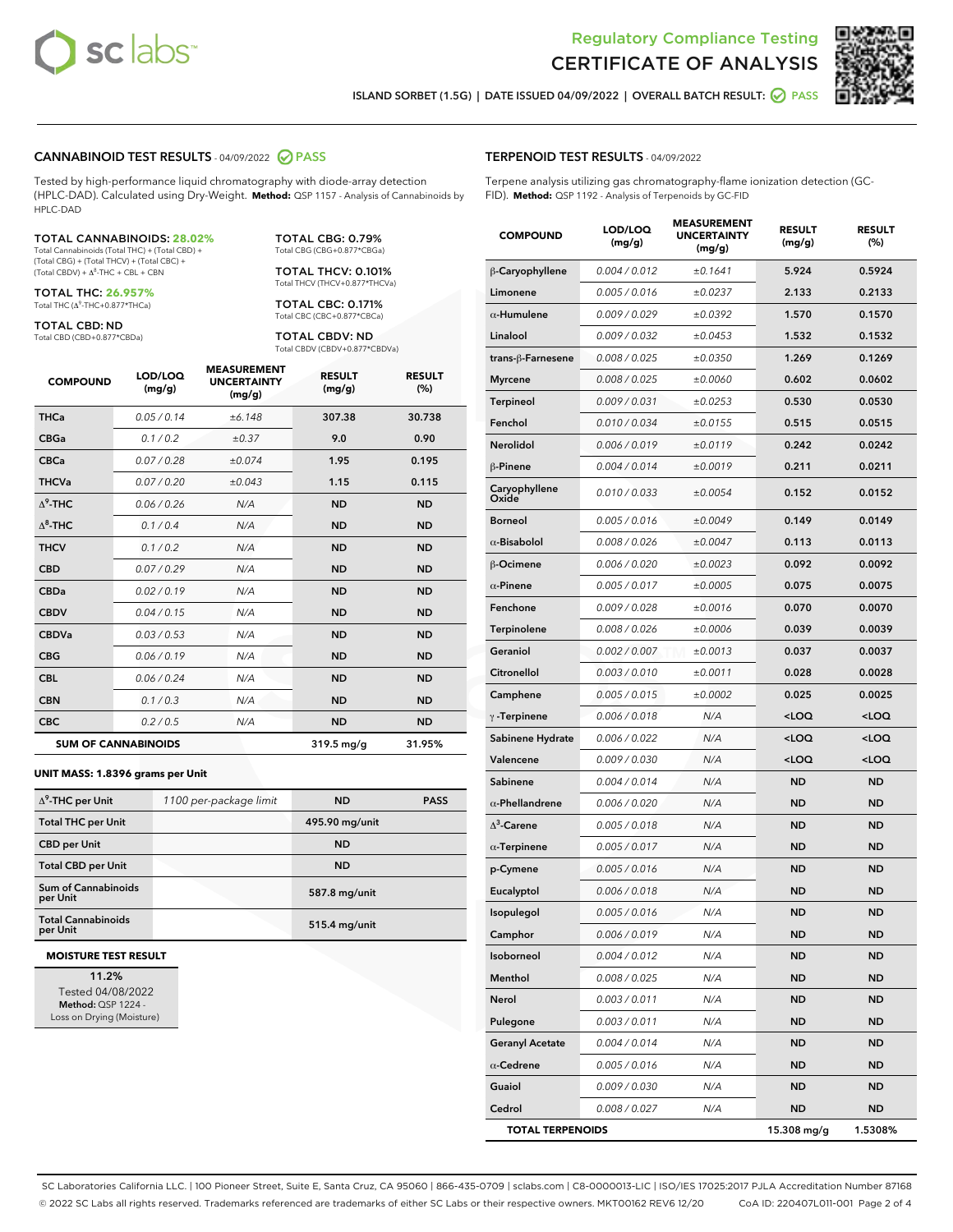



ISLAND SORBET (1.5G) | DATE ISSUED 04/09/2022 | OVERALL BATCH RESULT: ☑ PASS

# CATEGORY 1 PESTICIDE TEST RESULTS - 04/09/2022 2 PASS

Pesticide and plant growth regulator analysis utilizing high-performance liquid chromatography-mass spectrometry (HPLC-MS) or gas chromatography-mass spectrometry (GC-MS). \*GC-MS utilized where indicated. **Method:** QSP 1212 - Analysis of Pesticides and Mycotoxins by LC-MS or QSP 1213 - Analysis of Pesticides by GC-MS

| <b>COMPOUND</b>             | LOD/LOQ<br>$(\mu g/g)$ | <b>ACTION</b><br><b>LIMIT</b><br>$(\mu g/g)$ | <b>MEASUREMENT</b><br><b>UNCERTAINTY</b><br>$(\mu g/g)$ | <b>RESULT</b><br>$(\mu g/g)$ | <b>RESULT</b> |
|-----------------------------|------------------------|----------------------------------------------|---------------------------------------------------------|------------------------------|---------------|
| Aldicarb                    | 0.03 / 0.08            | $\ge$ LOD                                    | N/A                                                     | <b>ND</b>                    | <b>PASS</b>   |
| Carbofuran                  | 0.02 / 0.05            | $>$ LOD                                      | N/A                                                     | <b>ND</b>                    | <b>PASS</b>   |
| Chlordane*                  | 0.03/0.08              | $\ge$ LOD                                    | N/A                                                     | <b>ND</b>                    | <b>PASS</b>   |
| Chlorfenapyr*               | 0.03/0.10              | $\ge$ LOD                                    | N/A                                                     | <b>ND</b>                    | <b>PASS</b>   |
| Chlorpyrifos                | 0.02/0.06              | $\ge$ LOD                                    | N/A                                                     | <b>ND</b>                    | <b>PASS</b>   |
| Coumaphos                   | 0.02 / 0.07            | $\geq$ LOD                                   | N/A                                                     | <b>ND</b>                    | <b>PASS</b>   |
| Daminozide                  | 0.02 / 0.07            | $>$ LOD                                      | N/A                                                     | <b>ND</b>                    | <b>PASS</b>   |
| <b>Dichlorvos</b><br>(DDVP) | 0.03 / 0.09            | $\ge$ LOD                                    | N/A                                                     | <b>ND</b>                    | <b>PASS</b>   |
| Dimethoate                  | 0.03/0.08              | $>$ LOD                                      | N/A                                                     | <b>ND</b>                    | <b>PASS</b>   |
| Ethoprophos                 | 0.03/0.10              | $>$ LOD                                      | N/A                                                     | <b>ND</b>                    | <b>PASS</b>   |
| Etofenprox                  | 0.02 / 0.06            | $\ge$ LOD                                    | N/A                                                     | <b>ND</b>                    | <b>PASS</b>   |
| Fenoxycarb                  | 0.03 / 0.08            | $\ge$ LOD                                    | N/A                                                     | <b>ND</b>                    | <b>PASS</b>   |
| Fipronil                    | 0.03 / 0.08            | $\ge$ LOD                                    | N/A                                                     | <b>ND</b>                    | <b>PASS</b>   |
| Imazalil                    | 0.02 / 0.06            | $>$ LOD                                      | N/A                                                     | <b>ND</b>                    | <b>PASS</b>   |
| <b>Methiocarb</b>           | 0.02 / 0.07            | $\ge$ LOD                                    | N/A                                                     | <b>ND</b>                    | <b>PASS</b>   |
| Parathion-methyl            | 0.03/0.10              | $\ge$ LOD                                    | N/A                                                     | <b>ND</b>                    | <b>PASS</b>   |
| <b>Mevinphos</b>            | 0.03/0.09              | $\ge$ LOD                                    | N/A                                                     | <b>ND</b>                    | <b>PASS</b>   |
| Paclobutrazol               | 0.02 / 0.05            | $\ge$ LOD                                    | N/A                                                     | <b>ND</b>                    | <b>PASS</b>   |
| Propoxur                    | 0.03/0.09              | $>$ LOD                                      | N/A                                                     | <b>ND</b>                    | <b>PASS</b>   |
| Spiroxamine                 | 0.03 / 0.08            | $>$ LOD                                      | N/A                                                     | <b>ND</b>                    | <b>PASS</b>   |
| Thiacloprid                 | 0.03/0.10              | $>$ LOD                                      | N/A                                                     | <b>ND</b>                    | <b>PASS</b>   |
|                             |                        |                                              |                                                         |                              |               |

# CATEGORY 2 PESTICIDE TEST RESULTS - 04/09/2022 @ PASS

| <b>COMPOUND</b>          | LOD/LOQ<br>$(\mu g/g)$ | <b>ACTION</b><br><b>LIMIT</b><br>$(\mu g/g)$ | <b>MEASUREMENT</b><br><b>UNCERTAINTY</b><br>$(\mu g/g)$ | <b>RESULT</b><br>$(\mu g/g)$ | <b>RESULT</b> |
|--------------------------|------------------------|----------------------------------------------|---------------------------------------------------------|------------------------------|---------------|
| Abamectin                | 0.03/0.10              | 0.1                                          | N/A                                                     | <b>ND</b>                    | <b>PASS</b>   |
| Acephate                 | 0.02/0.07              | 0.1                                          | N/A                                                     | <b>ND</b>                    | <b>PASS</b>   |
| Acequinocyl              | 0.02/0.07              | 0.1                                          | N/A                                                     | <b>ND</b>                    | <b>PASS</b>   |
| Acetamiprid              | 0.02/0.05              | 0.1                                          | N/A                                                     | <b>ND</b>                    | <b>PASS</b>   |
| Azoxystrobin             | 0.02 / 0.07            | 0.1                                          | N/A                                                     | <b>ND</b>                    | <b>PASS</b>   |
| <b>Bifenazate</b>        | 0.01/0.04              | 0.1                                          | N/A                                                     | <b>ND</b>                    | <b>PASS</b>   |
| <b>Bifenthrin</b>        | 0.02 / 0.05            | 3                                            | N/A                                                     | <b>ND</b>                    | <b>PASS</b>   |
| <b>Boscalid</b>          | 0.03/0.09              | 0.1                                          | N/A                                                     | <b>ND</b>                    | <b>PASS</b>   |
| Captan                   | 0.19/0.57              | 0.7                                          | N/A                                                     | <b>ND</b>                    | <b>PASS</b>   |
| Carbaryl                 | 0.02/0.06              | 0.5                                          | N/A                                                     | <b>ND</b>                    | <b>PASS</b>   |
| Chlorantranilip-<br>role | 0.04/0.12              | 10                                           | N/A                                                     | <b>ND</b>                    | <b>PASS</b>   |
| Clofentezine             | 0.03/0.09              | 0.1                                          | N/A                                                     | <b>ND</b>                    | <b>PASS</b>   |

### CATEGORY 2 PESTICIDE TEST RESULTS - 04/09/2022 continued

| <b>COMPOUND</b>               | LOD/LOQ<br>(µg/g) | <b>ACTION</b><br><b>LIMIT</b><br>(µg/g) | <b>MEASUREMENT</b><br><b>UNCERTAINTY</b><br>$(\mu g/g)$ | <b>RESULT</b><br>(µg/g) | <b>RESULT</b> |
|-------------------------------|-------------------|-----------------------------------------|---------------------------------------------------------|-------------------------|---------------|
| Cyfluthrin                    | 0.12 / 0.38       | $\overline{c}$                          | N/A                                                     | <b>ND</b>               | <b>PASS</b>   |
| Cypermethrin                  | 0.11 / 0.32       | 1                                       | N/A                                                     | <b>ND</b>               | <b>PASS</b>   |
| <b>Diazinon</b>               | 0.02 / 0.05       | 0.1                                     | N/A                                                     | <b>ND</b>               | <b>PASS</b>   |
| Dimethomorph                  | 0.03 / 0.09       | $\overline{2}$                          | N/A                                                     | <b>ND</b>               | <b>PASS</b>   |
| Etoxazole                     | 0.02 / 0.06       | 0.1                                     | N/A                                                     | <b>ND</b>               | <b>PASS</b>   |
| Fenhexamid                    | 0.03 / 0.09       | 0.1                                     | N/A                                                     | <b>ND</b>               | <b>PASS</b>   |
| Fenpyroximate                 | 0.02 / 0.06       | 0.1                                     | N/A                                                     | <b>ND</b>               | <b>PASS</b>   |
| Flonicamid                    | 0.03 / 0.10       | 0.1                                     | N/A                                                     | <b>ND</b>               | <b>PASS</b>   |
| Fludioxonil                   | 0.03 / 0.10       | 0.1                                     | N/A                                                     | <b>ND</b>               | <b>PASS</b>   |
| Hexythiazox                   | 0.02 / 0.07       | 0.1                                     | N/A                                                     | <b>ND</b>               | <b>PASS</b>   |
| Imidacloprid                  | 0.04 / 0.11       | 5                                       | N/A                                                     | <b>ND</b>               | <b>PASS</b>   |
| Kresoxim-methyl               | 0.02 / 0.07       | 0.1                                     | N/A                                                     | <b>ND</b>               | <b>PASS</b>   |
| Malathion                     | 0.03 / 0.09       | 0.5                                     | N/A                                                     | <b>ND</b>               | <b>PASS</b>   |
| Metalaxyl                     | 0.02 / 0.07       | $\overline{c}$                          | N/A                                                     | <b>ND</b>               | <b>PASS</b>   |
| Methomyl                      | 0.03 / 0.10       | 1                                       | N/A                                                     | <b>ND</b>               | <b>PASS</b>   |
| Myclobutanil                  | 0.03 / 0.09       | 0.1                                     | N/A                                                     | <b>ND</b>               | <b>PASS</b>   |
| <b>Naled</b>                  | 0.02 / 0.07       | 0.1                                     | N/A                                                     | <b>ND</b>               | <b>PASS</b>   |
| Oxamyl                        | 0.04 / 0.11       | 0.5                                     | N/A                                                     | <b>ND</b>               | <b>PASS</b>   |
| Pentachloronitro-<br>benzene* | 0.03 / 0.09       | 0.1                                     | N/A                                                     | <b>ND</b>               | <b>PASS</b>   |
| Permethrin                    | 0.04 / 0.12       | 0.5                                     | N/A                                                     | <b>ND</b>               | <b>PASS</b>   |
| Phosmet                       | 0.03 / 0.10       | 0.1                                     | N/A                                                     | <b>ND</b>               | <b>PASS</b>   |
| Piperonyl<br><b>Butoxide</b>  | 0.02 / 0.07       | 3                                       | N/A                                                     | <b>ND</b>               | <b>PASS</b>   |
| Prallethrin                   | 0.03 / 0.08       | 0.1                                     | N/A                                                     | <b>ND</b>               | <b>PASS</b>   |
| Propiconazole                 | 0.02 / 0.07       | 0.1                                     | N/A                                                     | <b>ND</b>               | <b>PASS</b>   |
| Pyrethrins                    | 0.04 / 0.12       | 0.5                                     | N/A                                                     | <b>ND</b>               | <b>PASS</b>   |
| Pyridaben                     | 0.02 / 0.07       | 0.1                                     | N/A                                                     | <b>ND</b>               | <b>PASS</b>   |
| Spinetoram                    | 0.02 / 0.07       | 0.1                                     | N/A                                                     | <b>ND</b>               | <b>PASS</b>   |
| Spinosad                      | 0.02 / 0.07       | 0.1                                     | N/A                                                     | <b>ND</b>               | <b>PASS</b>   |
| Spiromesifen                  | 0.02 / 0.05       | 0.1                                     | N/A                                                     | <b>ND</b>               | <b>PASS</b>   |
| Spirotetramat                 | 0.02 / 0.06       | 0.1                                     | N/A                                                     | <b>ND</b>               | <b>PASS</b>   |
| Tebuconazole                  | 0.02 / 0.07       | 0.1                                     | N/A                                                     | <b>ND</b>               | <b>PASS</b>   |
| Thiamethoxam                  | 0.03 / 0.10       | 5                                       | N/A                                                     | <b>ND</b>               | <b>PASS</b>   |
| Trifloxystrobin               | 0.03 / 0.08       | 0.1                                     | N/A                                                     | <b>ND</b>               | <b>PASS</b>   |

SC Laboratories California LLC. | 100 Pioneer Street, Suite E, Santa Cruz, CA 95060 | 866-435-0709 | sclabs.com | C8-0000013-LIC | ISO/IES 17025:2017 PJLA Accreditation Number 87168 © 2022 SC Labs all rights reserved. Trademarks referenced are trademarks of either SC Labs or their respective owners. MKT00162 REV6 12/20 CoA ID: 220407L011-001 Page 3 of 4